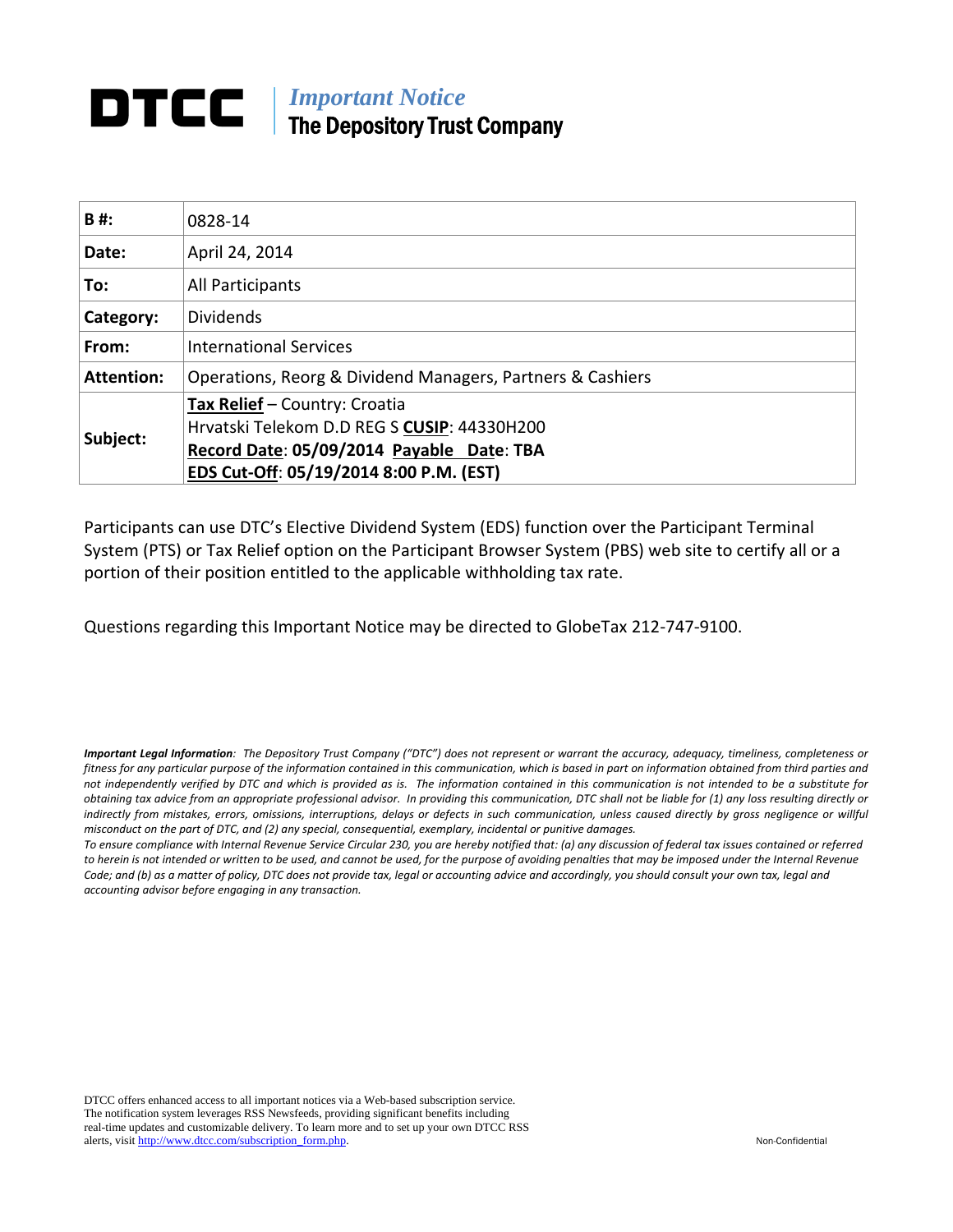

**Hrvatski Telekom d.d.** has announced a dividend. J.P. Morgan acts as the Depositary for the company's American Depositary Receipt ("ADR") program.

Due to changes in tax regulation in March 2012, in order to receive payment on a dividend distributed by a Croatia based company, the investor must have an OIB (Croatian Personal Identification Number). The same OIB number may be used in future Croatian sourced income events.

Please see below for information to apply for an OIB. Without a valid OIB, the investor cannot receive ANY portion of the dividend (100% withholding).

# **DIVIDEND EVENT DETAILS**

| <b>COUNTRY OF</b><br><b>ISSUANCE</b>   | <b>CROATIA</b>                 |
|----------------------------------------|--------------------------------|
| <b>ISSUE</b>                           | HRVATSKI TELEKOM D.D.<br>REG S |
| CUSIP#                                 | 44330H200                      |
| <b>DEPOSITARY</b>                      | J.P. MORGAN                    |
| ADR RECORD DATE                        | MAY 9, 2014                    |
| ADR PAY DATE                           | <b>TBA</b>                     |
| ADR GROSS DIVIDEND<br>RATE ON PAY DATE | TBA                            |
| ORD GROSS DIVIDEND<br>RATE ON PAY DATE | <b>HRK 9.00</b>                |
| <b>RATIO</b>                           | 1 ORD : 1 ADR                  |
| STATUTORY WHT<br>RATE                  | 12%                            |

| <b>RELIEF AT SOURCE (EDS) ELIGIBILITY MATRIX</b> |                               |                                                                                   |                                                                                                                                                                            |  |
|--------------------------------------------------|-------------------------------|-----------------------------------------------------------------------------------|----------------------------------------------------------------------------------------------------------------------------------------------------------------------------|--|
| <b>RATE DESCRIPTION</b>                          | <b>RECLAIM</b><br><b>RATE</b> | <b>ELIGIBLE RESIDENTS</b>                                                         | <b>DOCUMENTATION</b><br><b>REQUIRED</b>                                                                                                                                    |  |
| <b>IINFAVORABI F.</b><br><b>100% WITHHOLDING</b> | 0%                            | INVESTORS WITHOUT OIB.                                                            | <b>NONF</b>                                                                                                                                                                |  |
| <b>FAVORABLE –</b><br><b>12% WITHHOLDING</b>     | 88%                           | INVESTORS APPI YING FOR A NEW OIB.<br>(OIB REQUEST PROCESS BELOW)                 | <b>COVER LETTER</b><br>1)<br>POWER OF<br>2)<br><b>ATTORNEY</b><br>TRUE COPY OF<br>3)<br><b>EXCERPT FROM THE</b><br><b>REGISTER ISSUED</b><br><b>BY REGULATORY</b><br>BODY* |  |
|                                                  | 88%                           | INVESTORS WITH EXISTING OIB.                                                      | <b>COVER LETTER</b><br>1)                                                                                                                                                  |  |
| <b>EXEMPT-</b><br>0% WITHHOLDING                 | 100%                          | CROATIAN LEGAL ENTITIES WITH OIB<br>NUMBER - MUST PROVIDE VALID<br><b>ADDRESS</b> | <b>COVER LETTER</b><br>1)                                                                                                                                                  |  |
|                                                  | 100%                          | <b>RESIDENTS OF COUNTRIES WITH AN</b><br>EXEMPT DTT WITH CROATIA.                 | <b>COVER LETTER</b><br>1)<br><b>CERTIRICATE OF</b><br>(2)<br><b>RESIDENCE</b>                                                                                              |  |

**\* TRANSLATION CHARGES MAY APPLY, SEE BELOW.**

**PLEASE NOTE: CROATIAN PRIVATE INDIVIDUAL INVESTORS ARE SUBJECT TO SURTAX.**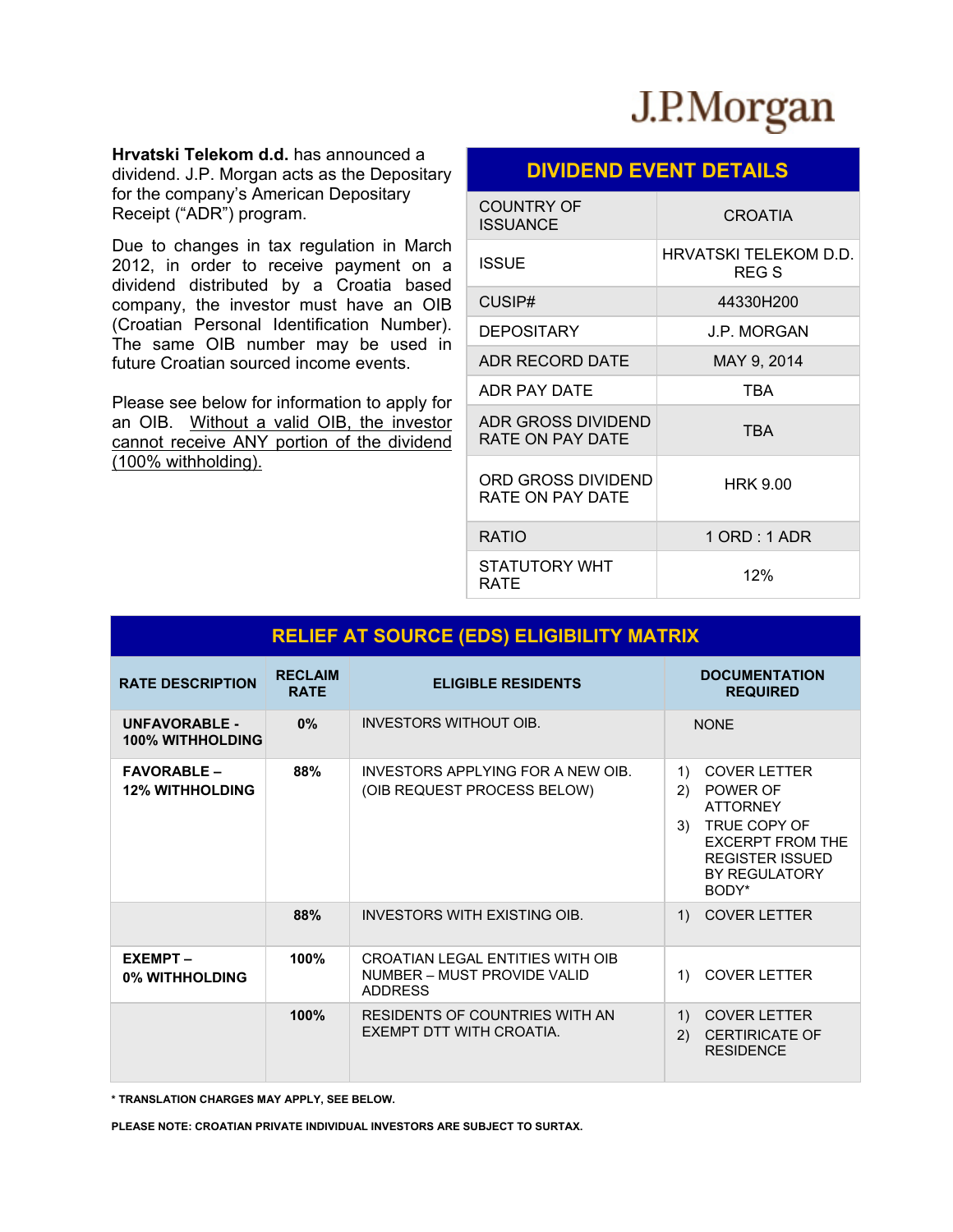| <b>CHARGES &amp; DEADLINES</b>    |                           |                                 |                                                      |                                                                        |                                                               |
|-----------------------------------|---------------------------|---------------------------------|------------------------------------------------------|------------------------------------------------------------------------|---------------------------------------------------------------|
| <b>FILING METHOD</b>              | <b>BATCH</b>              | <b>PAYMENT</b><br><b>METHOD</b> | <b>DEPOSITARY</b><br><b>SERVICE</b><br><b>CHARGE</b> | <b>MINIMUM SERVICE</b><br><b>CHARGE PER</b><br><b>BENEFICIAL OWNER</b> | <b>FINAL SUBMISSION</b><br><b>DEADLINE</b><br>(ALL TIMES EST) |
| <b>RELIEF AT</b><br><b>SOURCE</b> | <b>EDS PROCESS</b>        | D <sub>TC</sub>                 | \$0.01 PER DR                                        | \$0.00                                                                 | MAY 19, 2014<br>$8:00$ P.M.                                   |
| <b>STANDARD</b><br><b>REFUND</b>  | NON-EDS<br><b>PROCESS</b> | <b>CHECK</b>                    | \$0.01 PER DR                                        | \$25.00                                                                | NOVEMBER 1, 2017**<br>$8:00$ P.M.                             |

**\*\*RECLAIMS RECEIVED POST DEADLINE WILL BE FILED ON A BEST-EFFORT BASIS** 

# **STANDARD TAX RECLAIM ELIGIBILITY MATRIX**

| <b>RATE DESCRIPTION</b>                                       | <b>RECLAIM</b><br><b>RATE</b> | <b>ELIGIBLE RESIDENTS</b>                                                                                                                                                                                                                                                                                   | <b>DOCUMENTATION</b><br><b>REQUIRED</b>                                                                                                                                                    |  |
|---------------------------------------------------------------|-------------------------------|-------------------------------------------------------------------------------------------------------------------------------------------------------------------------------------------------------------------------------------------------------------------------------------------------------------|--------------------------------------------------------------------------------------------------------------------------------------------------------------------------------------------|--|
| <b>FAVORABLE -</b><br><b>12% WITHHOLDING</b>                  | 88%                           | <b>INVESTORS WITH EXISTING OIB.</b><br>(OIB REQUEST PROCESS BELOW)                                                                                                                                                                                                                                          | <b>COVER LETTER</b><br>1)<br>POWER OF<br>(2)<br><b>ATTORNEY</b><br>3) TRUE COPY OF<br><b>EXCERPT FROM THE</b><br><b>REGISTER ISSUED</b><br><b>BY REGULATORY</b><br>BODY*                   |  |
| <b>TREATY</b><br><b>FAVORABLE -</b><br><b>10% WITHHOLDING</b> | 90%                           | ALBANIA, ARMENIA, AZERBAIJAN, BOSNIA<br>AND HERZEGOVINA, DENMARK, GREECE,<br>HUNGARY, ICELAND, INDONESIA, IRAN,<br>IRELAND, JORDAN, KOREA, LATVIA,<br>MALAYSIA, MOLDOVA, MOROCCO,<br>RUSSIA, SAN MARINO, SERBIA,<br>MONTENEGRO (YUGOSLAVIA), SLOVAKIA,<br>SOUTH AFRICAN REPUBLIC, SYRIA,<br>TURKEY, UKRAINE | <b>MUST HAVE AN OIB TO</b><br><b>RECEIVE TREATY RATES</b><br>1) COVER LETTER<br>2) APPLICATION FOR<br><b>TAX RELIEF FORM</b><br>3) CERTIFICATE OF<br><b>RESIDENCE</b>                      |  |
| <b>TREATY</b><br><b>FAVORABLE -</b><br><b>5% WITHHOLDING</b>  |                               | <b>BULGARIA, CHINA, CZECH REPUBLIC,</b><br>GEORGIA, MALTA, ROMANIA, SLOVENIA                                                                                                                                                                                                                                | <b>MUST HAVE AN OIB TO</b><br><b>RECEIVE TREATY RATES</b><br><b>COVER LETTER</b><br>1)<br><b>APPLICATION FOR</b><br>(2)<br><b>TAX RELIEF FORM</b><br>3) CERTIFICATE OF<br><b>RESIDENCE</b> |  |
| <b>TREATY EXEMPT-</b><br>0% WITHHOLDING                       |                               | KUWAIT, MAURITIUS, OMAN, QATAR                                                                                                                                                                                                                                                                              | <b>MUST HAVE AN OIB TO</b><br><b>RECEIVE TREATY RATES</b><br>1) COVER LETTER<br><b>CERTIFICATE OF</b><br>(2)<br><b>RESIDENCE</b>                                                           |  |
| <b>EXEMPT-</b><br>0% WITHHOLDING                              | 100%                          | CROATIAN LEGAL ENTITIES WITH OIB<br>NUMBER - MUST PROVIDE VALID<br><b>ADDRESS</b>                                                                                                                                                                                                                           | <b>COVER LETTER</b><br>$\left( \begin{matrix} 1 \end{matrix} \right)$                                                                                                                      |  |

**\* TRANSLATION CHARGES MAY APPLY, SEE BELOW.**

**PLEASE NOTE: CROATIAN PRIVATE INDIVIDUAL INVESTORS ARE SUBJECT TO LOCAL SURTAX.**

**PLEASE NOTE: A NUMBER OF TAX TREATIES CONCLUDED BY CROATIA PROVIDE FOR TWO OR MORE WITHHOLDING TAX RATES AVAILABLE DEPENDING ON CERTAIN CONDITIONS SPECIFIED IN THE RESPECTIVE TREATY. MOREOVER, CERTAIN TAX TREATIES CONCLUDED BY CROATIA PROVIDE FOR SPECIFIC CONDITIONS TO QUALIFY FOR THE TREATY BENEFITS. THIS IS THE RESPONSIBILITY OF THE BENEFICIAL HOLDERS TO APPLY TO THEIR OWN TAX ADVISERS WITH RESPECT TO THE REQUIREMENTS FOR APPLICATION OF FAVORABLE WITHHOLDING TAX RATE AS WELL AS PROVISION OF NECESSARY DOCUMENTATION.**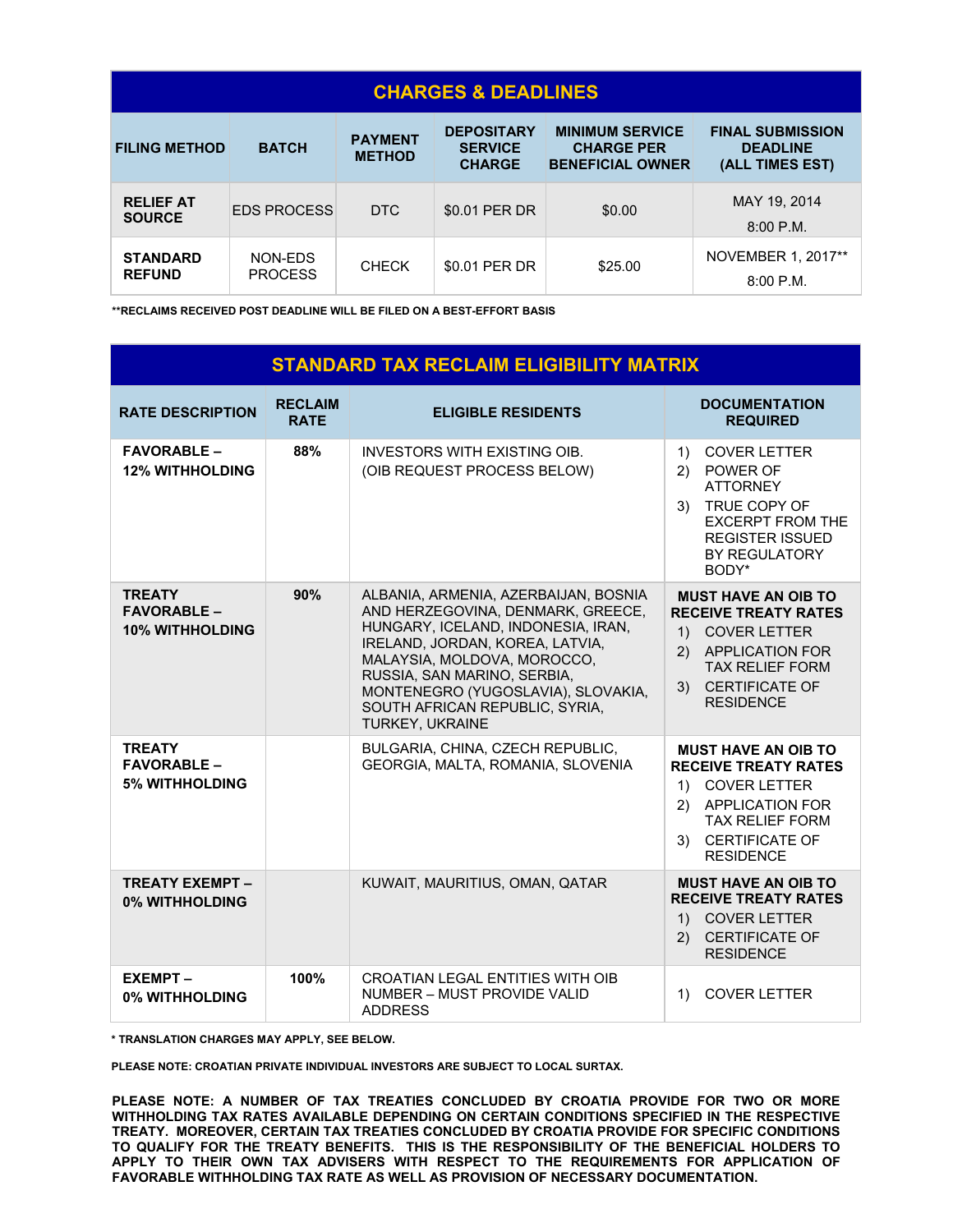# **DESCRIPTION OF VARIOUS DOCUMENTATION^**

| <b>DOCUMENT NAME</b>                                                                       | <b>DESCRIPTION</b>                                                                                                                                                                                                          | <b>ORIGINAL / COPY</b> | <b>SIGNATURE</b><br><b>REQUIREMENT</b>                                                               |
|--------------------------------------------------------------------------------------------|-----------------------------------------------------------------------------------------------------------------------------------------------------------------------------------------------------------------------------|------------------------|------------------------------------------------------------------------------------------------------|
| <b>COVER LETTER</b><br>(APPENDIX A)                                                        | LISTING OF BENEFICIAL OWNERS.                                                                                                                                                                                               | ORIGINAL               | <b>DTC PARTICIPANT</b>                                                                               |
| <b>POWER OF</b><br><b>ATTORNEY</b><br>(APPENDIX B)                                         | AUTHORIZES THE WITHHOLDING AGENT /<br>REPRESENTATIVE IN CROATIA TO FILE<br>FOR OIB ON BEHALF OF THE BENEFICIAL<br>OWNER. THIS MUST BE SIGNED AND<br>STAMPED BY THE AUTHORIZED OFFICER<br>AT THE BENEFICIAL OWNER'S COMPANY. | ORIGINAL               | <b>AUTHORIZED</b><br><b>SIGNATORY AND</b><br><b>CORPORATE SEAL /</b><br><b>STAMP</b>                 |
| <b>EXCERPT FROM</b><br><b>THE REGISTER*</b><br>(FOR NON-<br><b>INDIVIDUAL</b><br>ACCOUNTS) | MUST BE A CERTIFIED TRUE COPY. IF IT IS<br>NOT ALREADY IN CROATIAN, IT MUST BE<br>TRANSLATED.<br>>>> THIS IS NOT THE CERTIFICATE OF<br><b>INCORPORATION &lt;&lt;&lt;</b>                                                    | ORIGINAL               | <b>LOCAL OFFICIAL</b><br><b>AUTHORITY</b><br><b>RESPONSIBLE FOR</b><br>THE REGISTER OF<br>COMPANIES. |
| <b>FUND</b><br><b>PROSPECTUS*</b><br>(FOR NON-<br><b>INDIVIDUAL FUND</b><br>ACCOUNTS)      | COPY IS ACCEPTED - THIS IS A WRITTEN<br>DOCUMENT PROVIDED BY EACH FUND AT<br>LEAST ONCE A YEAR TO ITS INVESTORS<br>AND PROSPECTIVE INVESTORS                                                                                | COPY                   | <b>NONE</b>                                                                                          |
| <b>PROOF OF</b><br><b>IDENTITY*</b><br>(FOR INDIVIDUAL<br><b>ACCOUNTS)</b>                 | NOTARIZED COPY OF THE INDIVIDUAL'S<br>PASSPORT OR.<br>TRUE COPY OF DRIVERS LICENSE OR ID<br>CARD TOGETHER WITH A CERTIFICATE OF<br>CITIZENSHIP.                                                                             | ORIGINAL               | <b>NOTARY</b>                                                                                        |

**^CUSTODIAN PROCESSING FEE TO APPLY FOR AN OIB IS HRK 200 + VAT 25% (APPROXIMLATELY USD 53 PER ACCOUNT)** 

**\*TRANSLATION COST OF THE REGISTERED COURT INTERPRETER DEPENDS ON THE SIZE OF THE TEXT AND THE URGENCY OF THE TRANSLATION. AS A GUIDELINE, TO TRANSLATE 1500 CHARACTERS WITHOUT SPACES / 1650 CHARACTERS WITH SPACES FROM ENGLISH TO CROATIAN, IT WILL BE APPROXIMATELY HRK 90 TO HRK 110 PLUS VAT 25% (APPROXIMATELY USD 25 PER PAGE).**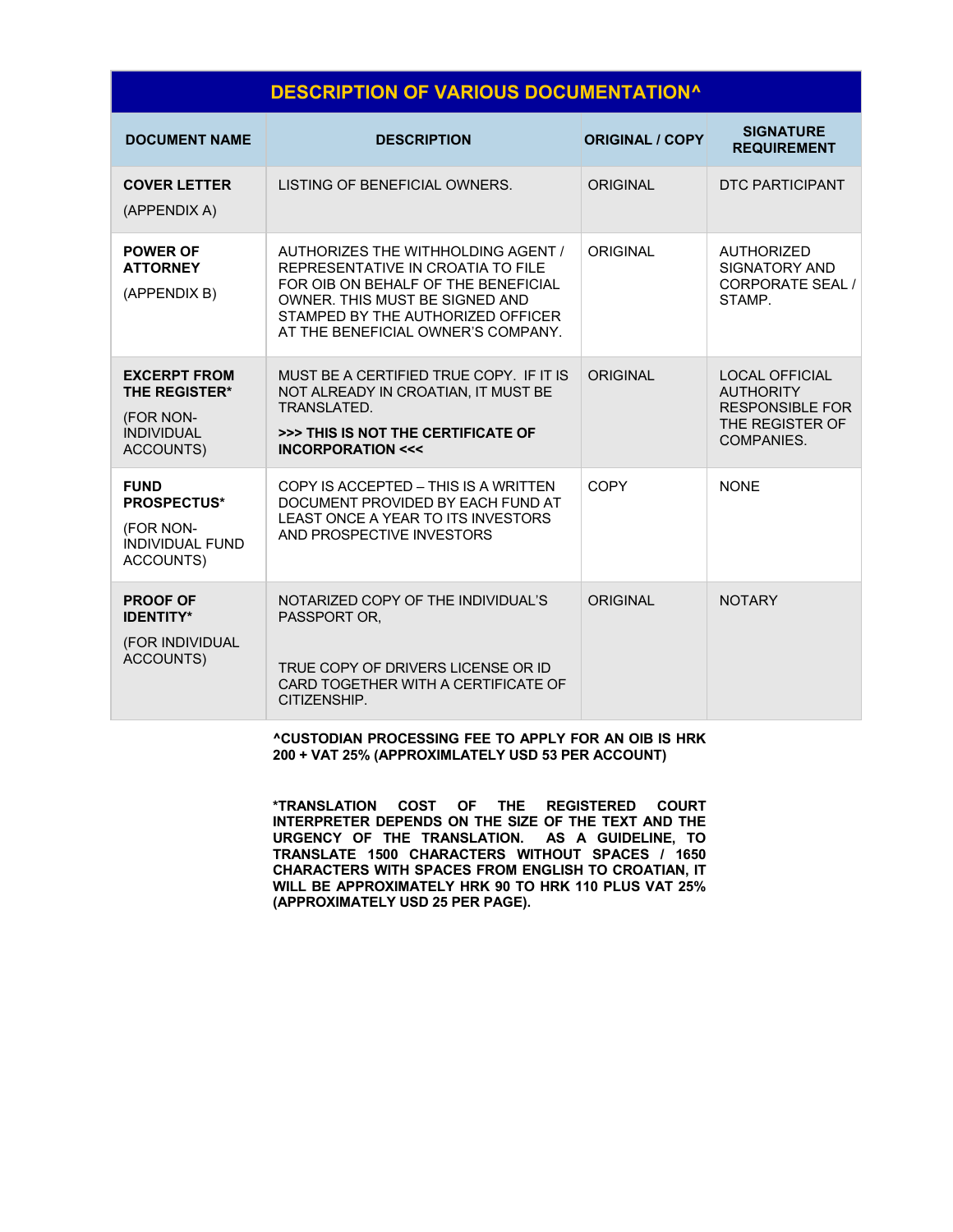# **DESCRIPTION OF VARIOUS DOCUMENTATION (TREATY TAX RELIEF)**

| <b>APPLICATION FOR</b><br><b>TAX RELIEF FORM</b><br>(INVESTOR MUST)<br><b>HAVE AN OIB</b><br>NUMBER) | ORIGINAL DOCUMENT IS REQUIRED. YOU<br>MAY ACCESS THE FORM DIRECTLY FROM<br>THE CROATIA TAX AUTHORITY WEBSITE:<br>http://www.porezna-<br>uprava.hr/en/propisi/obrasci.asp?id=b02d3 | ORIGINAL | <b>BENEFICIAL OWNER</b><br>(OR<br><b>REPRESENTATIVE</b><br>WITH VALID POA) |
|------------------------------------------------------------------------------------------------------|-----------------------------------------------------------------------------------------------------------------------------------------------------------------------------------|----------|----------------------------------------------------------------------------|
| <b>CERTIFICATE OF</b><br><b>RESIDENCE</b>                                                            | NOTARIZED COPY OF THE INDIVIDUAL'S<br>PASSPORT OR.                                                                                                                                | ORIGINAL | <b>LOCAL TAX</b><br><b>AUTHORITY</b>                                       |
| <b>INVESTOR MUST</b><br><b>HAVE AN OIB</b><br>NUMBER)                                                | TRUE COPY OF DRIVERS LICENSE OR ID<br>CARD TOGETHER WITH A CERTIFICATE OF<br>CITIZENSHIP.                                                                                         |          |                                                                            |

| <b>FREQUENTLY ASKED QUESTIONS (FAQs)</b>                                   |                                                                                                                                                                                                                                                                                                                                                                            |  |  |
|----------------------------------------------------------------------------|----------------------------------------------------------------------------------------------------------------------------------------------------------------------------------------------------------------------------------------------------------------------------------------------------------------------------------------------------------------------------|--|--|
| <b>QUESTION</b>                                                            | <b>ANSWER</b>                                                                                                                                                                                                                                                                                                                                                              |  |  |
| WHICH RESIDENTS ARE CONSIDERED ELIGIBLE TO<br><b>RECEIVE THE DIVIDEND?</b> | ANY INVESTOR OF THE SECURITY WITH A VALID<br>OIB.                                                                                                                                                                                                                                                                                                                          |  |  |
| WHAT IF THE INVESTOR DOES NOT HAVE AN OIB?                                 | ACCORDING TO THE LATEST REGULATIONS.<br>INVESTORS WITHOUT AN OIB WILL NOT<br>RECEIVE ANY DIVIDEND (100% WITHHOLDING).                                                                                                                                                                                                                                                      |  |  |
| WHAT IF THE BENEFICIAL OWNER IS AN INDIVDUAL?                              | IF THE CLIENT IS AN INDIVIDUAL, THEY WILL<br>NEED TO PROVIDE A NOTARIZED COPY OF THE<br>INDIVIDUAL'S PASSPORT OR DRIVER'S LICENSE<br>/ ID CARD ALONG WITH A CERTIFICATE OF<br>CITIZENSHIP.                                                                                                                                                                                 |  |  |
| HOW MUCH WILL THE TRANSLATION COST?                                        | EXACT CHARGE FOR THE CASE WILL BE<br>PROVIDED PRIOR TO THE EXECUTION OF THE<br><b>TRANSLATION. THE BENEFICIAL OWNER MUST</b><br>APPROVE ACCEPTANCE OF THE TRANSLATION<br>COST IN ADVANCE.<br>J.P. MORGAN / GLOBETAX WILL SEND A<br>SCANNED PACKAGE TO THE CUSTODIAN BANK<br>FOR REVIEW ONCE THE CERTIFIED TRUE COPY<br>OF THE CERTIFICATE OF REGISTRATION IS<br>SUBMITTED. |  |  |
| HOW LONG DOES IT TAKE TO RECEIVE A REFUND<br>FROM A STANDARD TAX RECLAIM?  | IT MAY TAKE UP TO 3 TO 6 MONTHS FOR THE<br>PARTICIPANT TO RECEIVE A CHECK DEPENDING<br>ON THE VOLUME OF CLAIMS PROCESSED BY<br>THE TAX AUTHORITIES.                                                                                                                                                                                                                        |  |  |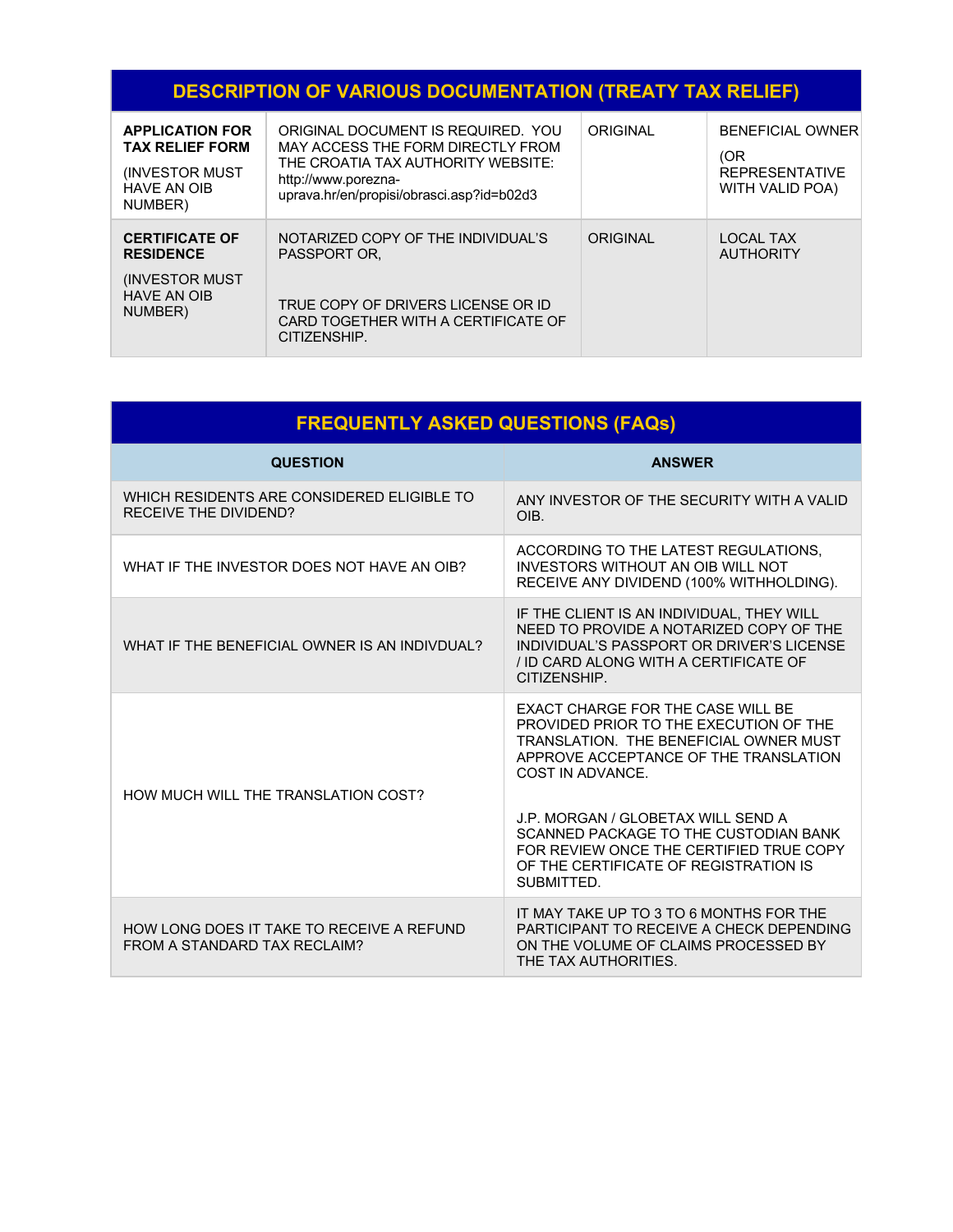| <b>CONTACT DETAILS</b>     |                             |  |  |
|----------------------------|-----------------------------|--|--|
| PRIMARY CONTACT            | <b>JENNY LIN</b>            |  |  |
| DOMESTIC PHONE (U.S.)      | 1-800-929-5484              |  |  |
| DOMESTIC FAX (U.S.)        | 1-800-929-9986              |  |  |
| <b>INTERNATIONAL PHONE</b> | 1-212-747-9100              |  |  |
| <b>INTERNATIONAL FAX</b>   | 1-212-747-0029              |  |  |
| <b>EMAIL ADDRESS</b>       | JENNY LIN@GLOBETAX.COM      |  |  |
| <b>COMPANY</b>             | J.P. MORGAN / GLOBETAX      |  |  |
| STREET ADDRESS             | 90 BROAD STREET, 16TH FLOOR |  |  |
| CITY/STATE/ZIP             | NEW YORK, NY 10004          |  |  |
| ADDITIONAL CONTACTS        | STEPHANIE URUGUTIA          |  |  |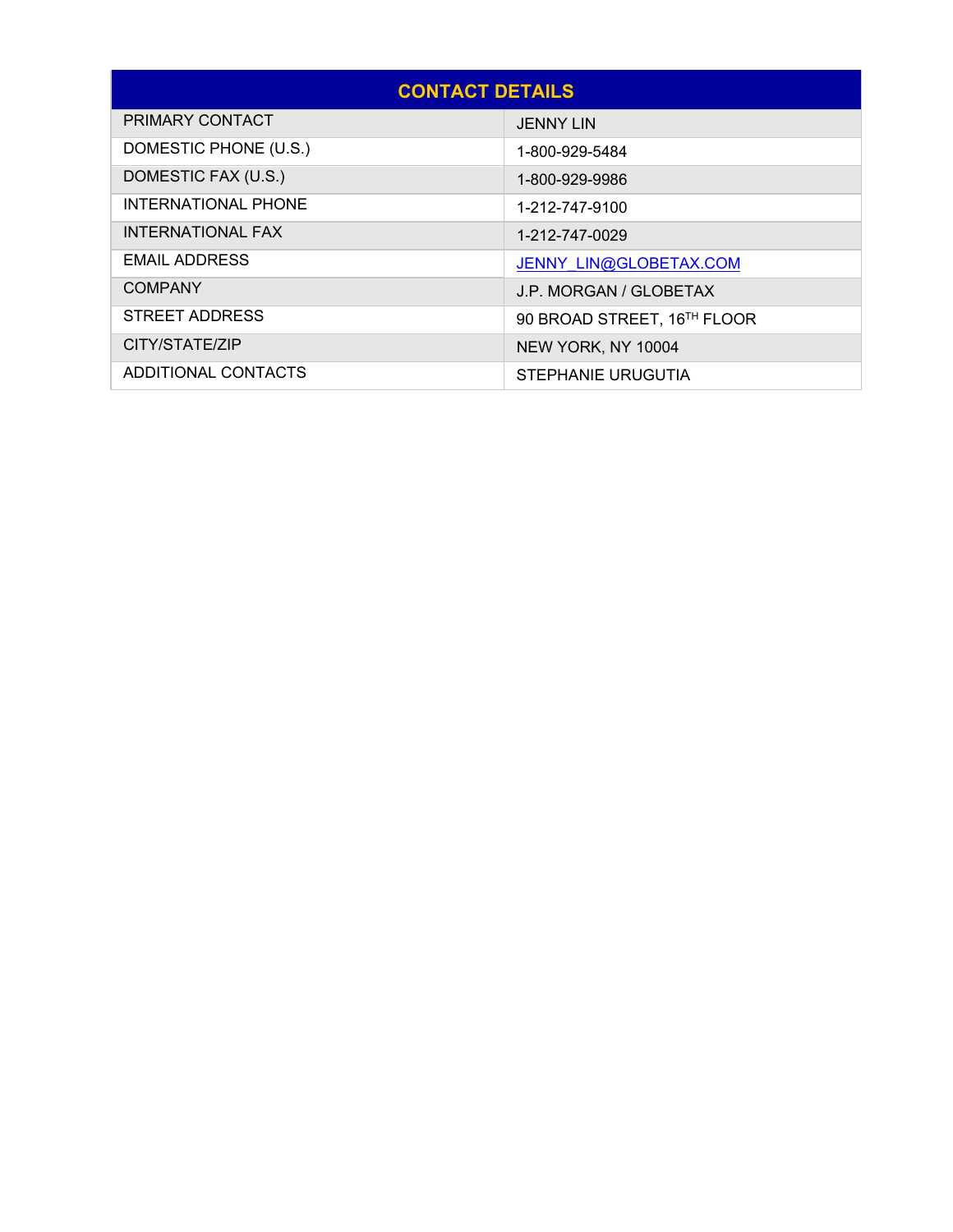# **APPENDIX A – COVER LETTER REQUIRED FOR CROATIAN TAX RECLAIM FILINGS**

**THIS DOCUMENT MUST BE PREPARED ON THE FINANCIAL INSTITUTION'S LETTERHEAD** -----------------------------------------------------------------------------------------------------------------------------------------

### **DATE**

J.P. Morgan c/o GlobeTax Services, Inc. 90 Broad Street - 16th Floor New York, NY 10004 - 2205 Attn: Depositary Services – Croatia

Enclosed please find documents for dividend payment which we have submitted on behalf of our client (s) who have had excess tax withheld on Croatian ADRs. We, **(FINANCIAL INSTITUTION NAME)**, also identified as participant number **(####)**, hereby state that each beneficial owner cited below held the respective amount of shares on the ADR record date of **MAY 9, 2014** for the security **Hrvatski Telekom d.d.**

Below is the list of beneficial owners and their holdings, which total **(TOTAL NUMBER OF DRs CITED BELOW)** DRs. Power of Attorney and Certificate of Incorporation documents are enclosed for each beneficial owner. The ratio is **1** DR to **1** Ordinary Share. The information is as follows:

### **Name of Investor: Legal Status: Full Address: Country of Residence: OIB (Croatian Personal Identification Number): Number of DRs held on Record Date:**

I / We certify that to the best of my knowledge the above beneficial owners are eligible for the preferential rates as stated herein and I declare that I have performed all the necessary due diligence to satisfy myself as to the accuracy of the information submitted to me by these beneficial owners.

We ask that J.P. Morgan, as Depositary, validate these excess withholding tax refund requests for the above-mentioned beneficial owner(s). Please contact the undersigned at (**SIGNATORY'S TELEPHONE NUMBER**) should you have any questions.

#### **Indemnification**

JPMorgan Chase Bank, N.A. is not liable for failure to secure the refund and any funds erroneously received shall be immediately returned to JPMorgan Chase Bank, N.A., including any interest, additions to tax or penalties thereon. In addition, the Participant will agree to indemnify, defend, hold and save JPMorgan Chase Bank, N.A., the Issuer and their respective affiliates, and the respective directors, offices, agents and employees of JPMorgan Chase Bank, N.A. against any and all damages arising out of or relating to the information provided by the undersigned in, or in connection with this document. This is not tax advice. Please consult your tax advisor.

Sincerely,

**(Signature of authorized participant signatory) Name: Title:** 

 $\mathcal{L}_\mathcal{L}$  , and the contract of the contract of the contract of the contract of the contract of the contract of the contract of the contract of the contract of the contract of the contract of the contract of the cont  $\mathcal{L}_\mathcal{L}$  , and the contract of the contract of the contract of the contract of the contract of the contract of the contract of the contract of the contract of the contract of the contract of the contract of the cont

PAYMENT ADDRESS: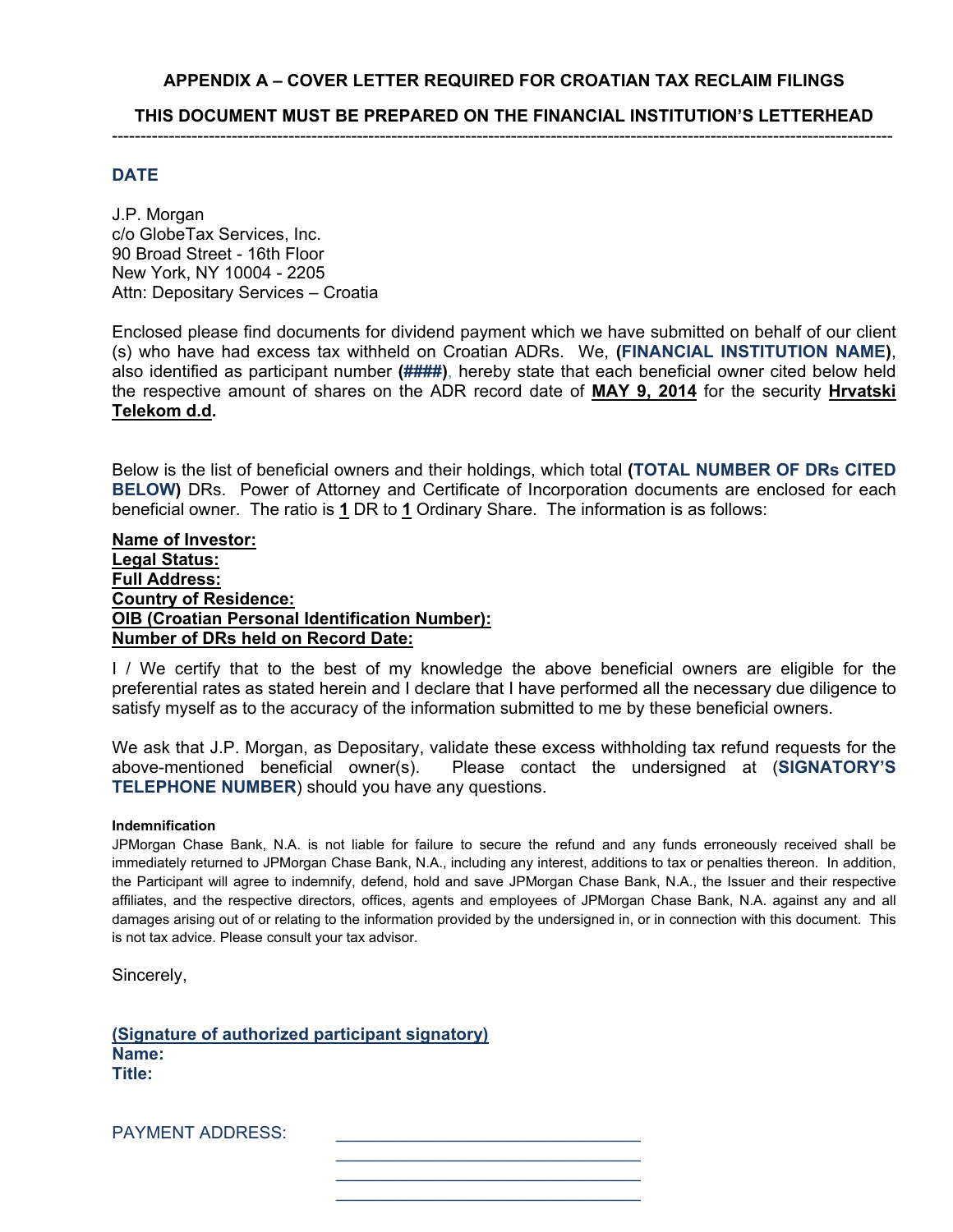# **APPENDIX B – POWER OF ATTORNEY**

# **PLEASE ALSO SEE SUPPLEMENT ON THE FOLLOWING PAGE**

#### **THIS DOCUMENT MUST BE PREPARED ON THE BENEFICIAL OWNER'S LETTERHEAD** -----------------------------------------------------------------------------------------------------------------------------------------

# **PUNOMOĆ**  *POWER OF ATTORNEY*

Opunomoćujemo **Privredna banka Zagreb d.d., Račkoga 6, Zagreb, Republika Hrvatska, OIB 02535697732**, da u naše ime zatraži osobni identifikacijski broj (OIB) kod Ministarstva financija Republike Hrvatske.

*We are giving a power of attorney to* **Privredna banka Zagreb d.d., Račkoga 6, Zagreb, Republic of Croatia, PIN 02535697732***, to make a request for the personal identification number (PIN) at Ministry of Finance Republic of Croatia*.

Datum

*Date* 

U ime pravne osobe (potpis i žig) *In the name of the company (signature and stamp)* 

 $\mathcal{L}_\text{max}$  , where  $\mathcal{L}_\text{max}$  and  $\mathcal{L}_\text{max}$ 

*\_\_\_\_\_\_\_\_\_\_\_\_\_\_\_\_\_\_\_\_\_\_\_\_\_*

 **(FULL BENEFICIAL OWNER NAME AS IT APPEARS ON CERTIFICATION OF INCORPORATION)** By:

Name Position

The corporate seal of (a) **(FULL ADDRESS AS APPEARS ON CERTIFICATION OF INCORPORATION**)